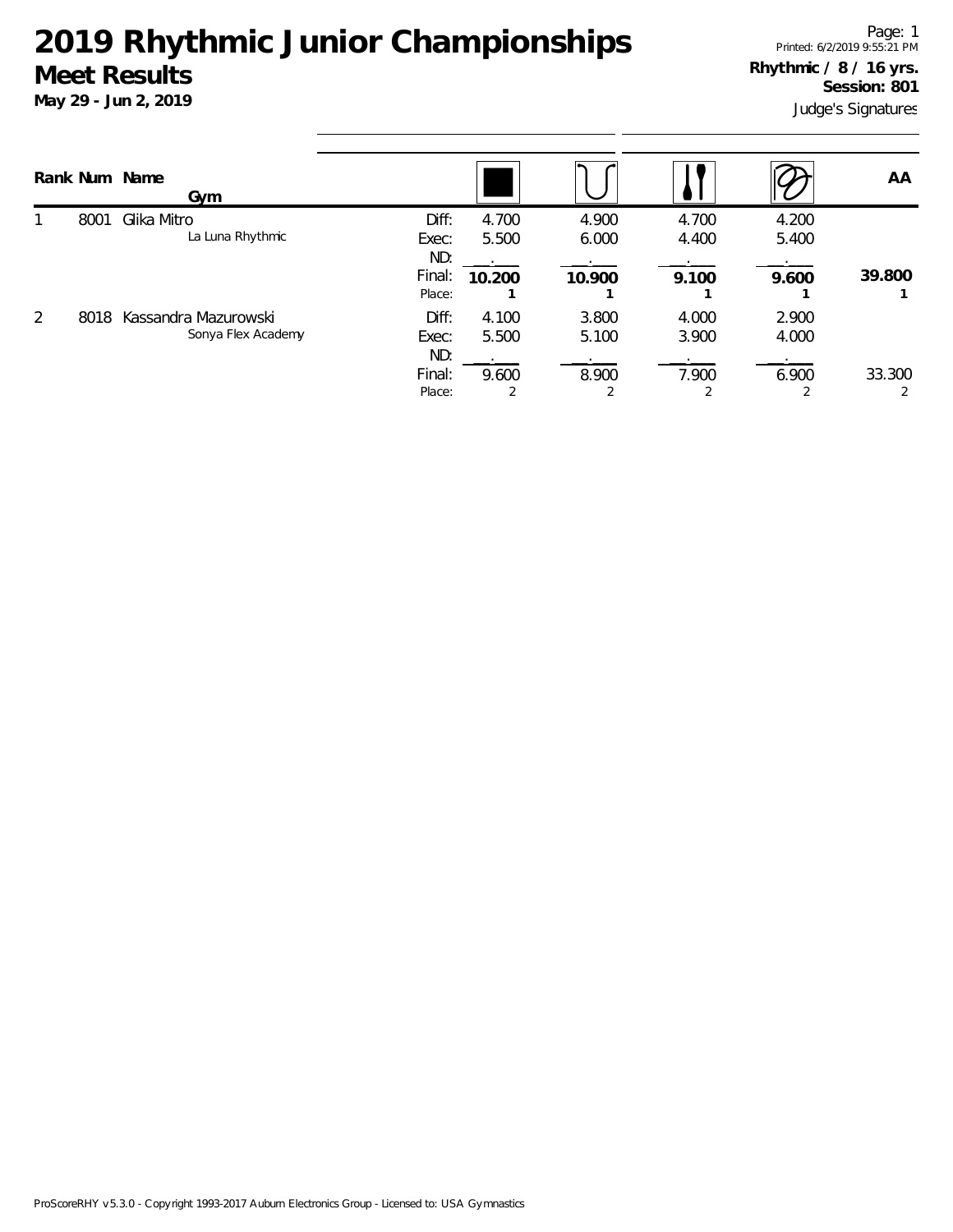**May 29 - Jun 2, 2019**

|                | Rank Num Name        | <b>Gym</b>           |                       |                            |                        |                            |                | AA                       |
|----------------|----------------------|----------------------|-----------------------|----------------------------|------------------------|----------------------------|----------------|--------------------------|
|                | 8012 Elena Bui       | <b>MHG</b>           | Diff:<br>Exec:<br>ND: | 5.300<br>6.200             | 4.700<br>5.800         | 6.200<br>6.600             | 5.000<br>6.200 |                          |
|                |                      |                      | Final:<br>Place:      | 11.500<br>3T               | 10.500<br>4            | 12.800<br>1                | 11.200<br>3    | 46.000<br>1              |
| $\overline{2}$ | 8007 Caterina Miotto | North-East Rhythmics | Diff:<br>Exec:<br>ND: | 4.600<br>6.900             | 5.200<br>6.900         | 4.200<br>6.200             | 4.600<br>6.200 |                          |
|                |                      |                      | Final:<br>Place:      | 11.500<br>3T               | 12.100<br>$\mathbf{1}$ | 10.400<br>6                | 10.800<br>4    | 44.800<br>2              |
| 3              | 8016 Cordelia Loomis | <b>RHD</b>           | Diff:<br>Exec:<br>ND: | 4.700<br>6.200<br>$-0.050$ | 4.600<br>5.700         | 5.600<br>5.600             | 5.850<br>5.900 |                          |
|                |                      |                      | Final:<br>Place:      | 10.850<br>6                | 10.300<br>5T           | 11.200<br>3                | 11.750<br>1    | 44.100<br>3              |
| 4              | 8015 Jessie Ma       | North-East Rhythmics | Diff:<br>Exec:<br>ND: | 4.550<br>7.100             | 4.050<br>6.900         | 5.300<br>7.000             | 4.000<br>5.000 |                          |
|                |                      |                      | Final:<br>Place:      | 11.650<br>2                | 10.950<br>2            | 12.300<br>2                | 9.000<br>11    | 43.900<br>4              |
| 5              | 8003 Malia Moon      | <b>SDA</b>           | Diff:<br>Exec:<br>ND: | 5.400<br>6.400             | 5.000<br>5.700         | 4.800<br>5.900             | 4.700<br>5.000 |                          |
|                |                      |                      | Final:<br>Place:      | 11.800<br>1                | 10.700<br>3            | 10.700<br>5                | 9.700<br>6T    | 42.900<br>5              |
| 6              | 8017 Allison Fu      | <b>MHG</b>           | Diff:<br>Exec:<br>ND: | 4.900<br>6.600             | 4.250<br>4.700         | 5.300<br>5.000             | 4.600<br>6.800 |                          |
|                |                      |                      | Final:<br>Place:      | 11.500<br>3T               | 8.950<br>11            | 10.300<br>$\overline{7}$   | 11.400<br>2    | 42.150<br>6              |
| $\overline{7}$ | 8006 Alisa Beyzin    | M&N                  | Diff:<br>Exec:<br>ND: | 4.500<br>6.300             | 4.300<br>6.000         | 5.000<br>5.200             | 3.400<br>5.700 |                          |
|                |                      |                      | Final:<br>Place:      | 10.800<br>7                | 10.300<br>5T           | 10.200<br>8                | 9.100<br>9T    | 40.400<br>$\overline{7}$ |
| 8              | 8009 Monique Kestel  | Iliana Rhythmic      | Diff:<br>Exec:<br>ND: | 4.200<br>6.600<br>$-0.150$ | 4.300<br>5.600         | 3.700<br>4.500<br>$-0.100$ | 4.300<br>6.400 |                          |
|                |                      |                      | Final:<br>Place:      | 10.650<br>8                | 9.900<br>7             | 8.100<br>10                | 10.700<br>5    | 39.350<br>8              |
| 9              | 8004 Mia Donato      | ANS                  | Diff:<br>Exec:<br>ND: | 4.200<br>6.200<br>$-0.050$ | 4.050<br>5.800         | 3.700<br>4.200<br>$-0.200$ | 4.100<br>5.600 |                          |
|                |                      |                      | Final:<br>Place:      | 10.350<br>9                | 9.850<br>8             | 7.700<br>13T               | 9.700<br>6T    | 37.600<br>9              |
| 10             | 8008 Hyemin Lee      | Rose City            | Diff:<br>Exec:<br>ND: | 3.600<br>6.600             | 4.050<br>5.700         | 3.800<br>4.200             | 3.800<br>5.300 |                          |
|                |                      |                      | Final:                | 10.200                     | 9.750                  | 8.000                      | 9.100          | 37.050                   |

Place: 10 9 11 9T 10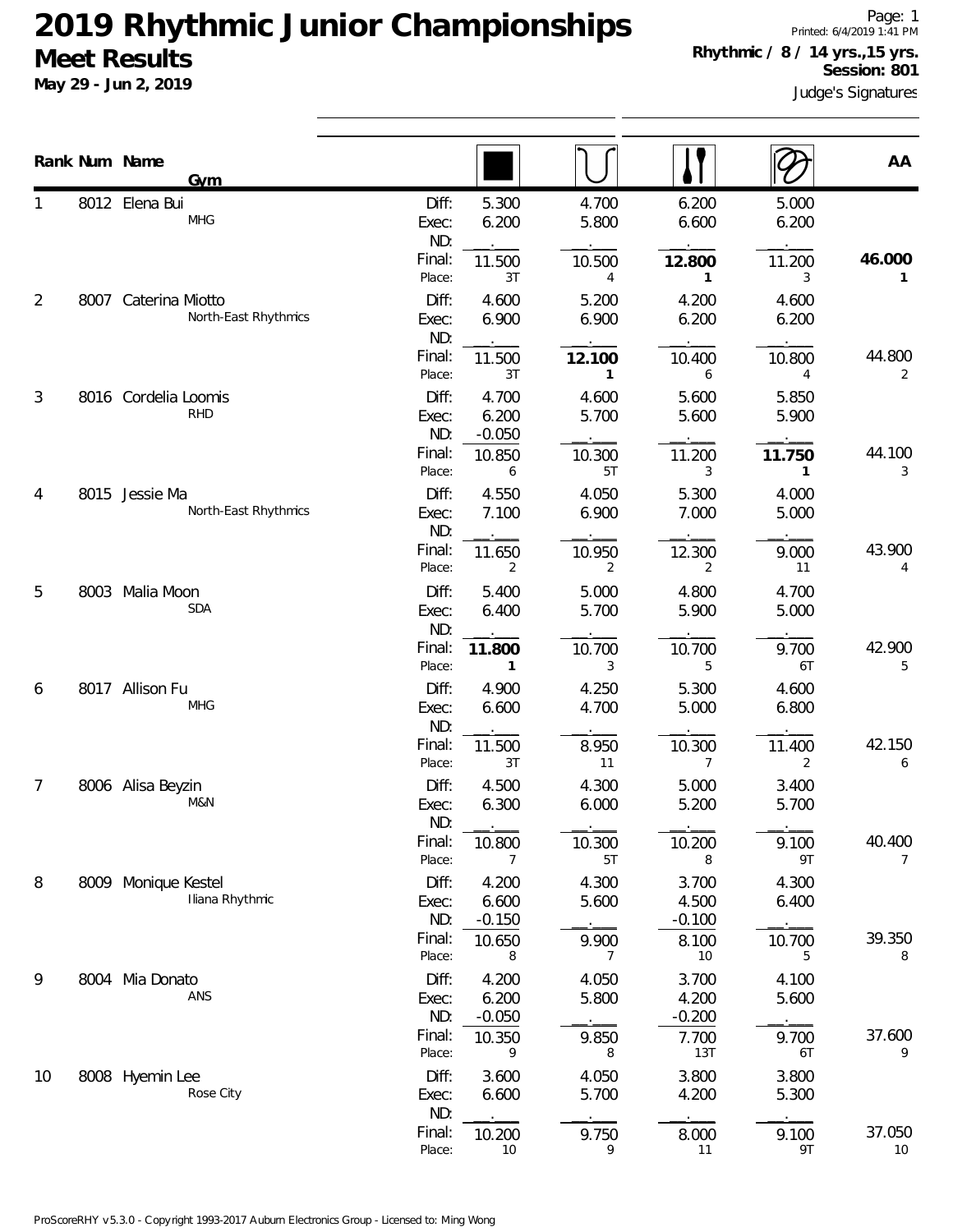|    |      | Rank Num Name<br>Gym                      |                       |                |                |                            |                            | AA           |
|----|------|-------------------------------------------|-----------------------|----------------|----------------|----------------------------|----------------------------|--------------|
| 11 |      | 8002 Ruth Baek<br>ESCX                    | Diff:<br>Exec:<br>ND: | 4.100<br>4.800 | 3.650<br>5.000 | 4.850<br>6.000             | 4.000<br>4.500             |              |
|    |      |                                           | Final:<br>Place:      | 8.900<br>13    | 8.650<br>12    | 10.850<br>4                | 8.500<br>13                | 36.900<br>11 |
| 12 |      | 8014 Sasha Osinovsky<br>Mosaic Gymnastics | Diff:<br>Exec:<br>ND: | 4.000<br>5.300 | 4.400<br>4.900 | 3.300<br>4.000             | 3.900<br>5.500<br>$-0.100$ |              |
|    |      |                                           | Final:<br>Place:      | 9.300<br>12    | 9.300<br>10    | 7.300<br>15                | 9.300<br>8                 | 35.200<br>12 |
| 13 | 8010 | Hanna Rodeck<br>ESCX                      | Diff:<br>Exec:<br>ND: | 4.100<br>5.400 | 4.700<br>3.300 | 3.900<br>4.400             | 3.550<br>4.000             |              |
|    |      |                                           | Final:<br>Place:      | 9.500<br>11    | 8.000<br>14    | 8.300<br>9                 | 7.550<br>15                | 33.350<br>13 |
| 14 | 8005 | Madeline Volfbeyn<br>Nova                 | Diff:<br>Exec:<br>ND: | 2.750<br>5.500 | 3.950<br>4.600 | 2.900<br>4.800             | 3.200<br>5.400<br>$-0.050$ |              |
|    |      |                                           | Final:<br>Place:      | 8.250<br>14    | 8.550<br>13    | 7.700<br>13T               | 8.550<br>12                | 33.050<br>14 |
| 15 | 8011 | Julia Zhu<br><b>Evergreen Rhythmics</b>   | Diff:<br>Exec:<br>ND: | 3.400<br>4.800 | 3.600<br>4.300 | 4.650<br>3.100             | 3.500<br>4.300<br>$-0.050$ |              |
|    |      |                                           | Final:<br>Place:      | 8.200<br>15    | 7.900<br>15    | 7.750<br>12                | 7.750<br>14                | 31.600<br>15 |
| 16 |      | 8013 Talia Kruler<br><b>IRG</b>           | Diff:<br>Exec:<br>ND: | 2.350<br>4.400 | 3.000<br>4.400 | 2.500<br>2.600<br>$-0.050$ | 1.000<br>3.300<br>$-0.050$ |              |
|    |      |                                           | Final:<br>Place:      | 6.750<br>16    | 7.400<br>16    | 5.050<br>16                | 4.250<br>16                | 23.450<br>16 |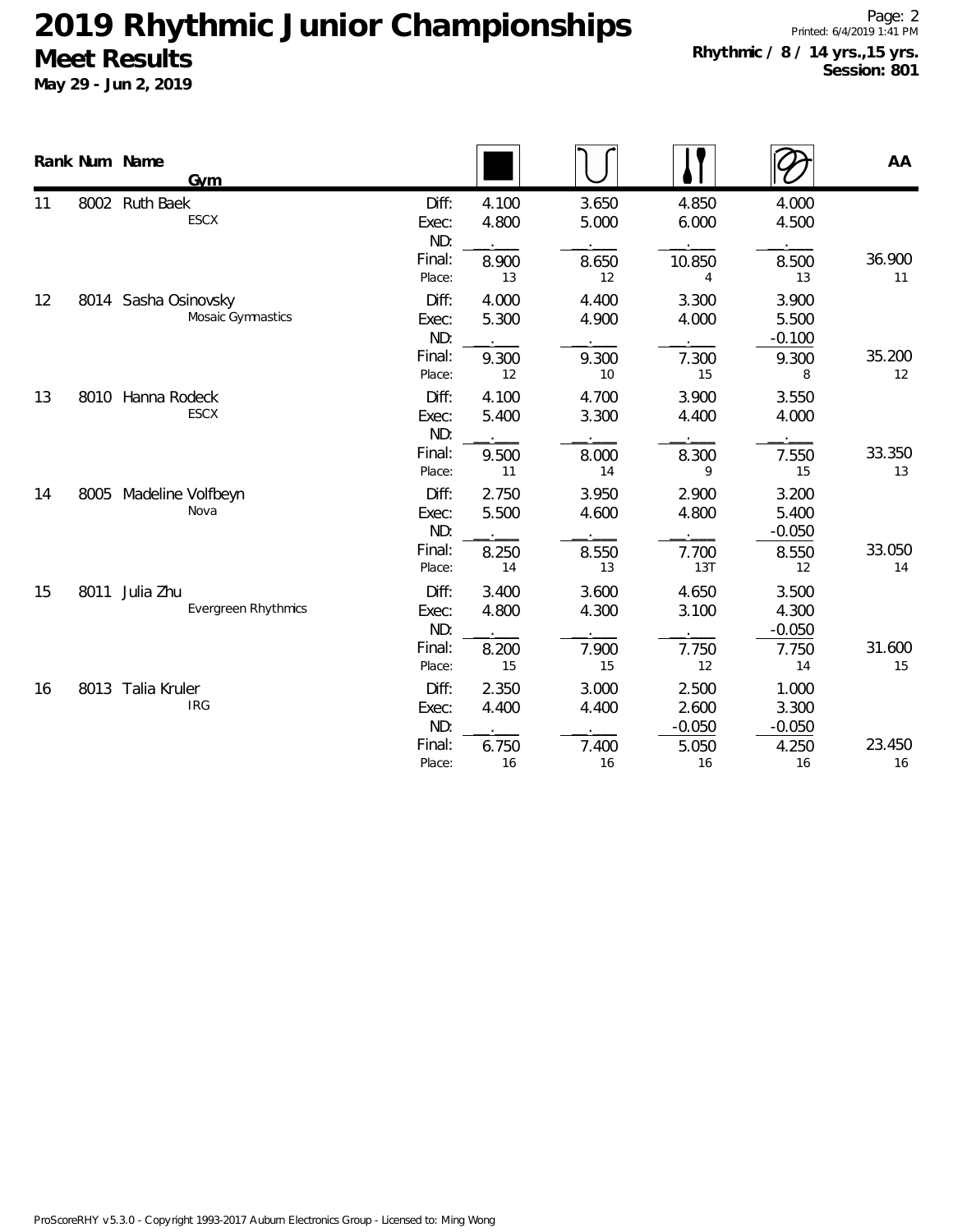|    |      | Rank Num Name<br>Gym                                  |                       |                            |                            |                            |                            | AA                       |
|----|------|-------------------------------------------------------|-----------------------|----------------------------|----------------------------|----------------------------|----------------------------|--------------------------|
|    |      | 8022 Irina Fesyun<br>IK Gymnastics                    | Diff:<br>Exec:<br>ND: | 5.200<br>7.200<br>$-0.050$ | 6.300<br>7.000             | 6.550<br>7.600             | 4.950<br>7.300             |                          |
|    |      |                                                       | Final:<br>Place:      | 12.350<br>$\mathbf{1}$     | 13.300<br>1                | 14.150<br>1                | 12.250<br>1                | 52.050<br>1              |
| 2  |      | 8019 Emily Nisnevich<br><b>Burlo Gymnastics</b>       | Diff:<br>Exec:<br>ND: | 5.300<br>5.800             | 5.050<br>5.700             | 6.600<br>6.100             | 5.750<br>4.900             |                          |
|    |      |                                                       | Final:<br>Place:      | 11.100<br>4T               | 10.750<br>9                | 12.700<br>2                | 10.650<br>5                | 45.200<br>2              |
| 3  |      | 8031 Joy Sha<br><b>NWR</b>                            | Diff:<br>Exec:<br>ND: | 4.900<br>6.600<br>$-0.050$ | 5.700<br>6.200             | 5.800<br>5.500             | 5.100<br>5.100             |                          |
|    |      |                                                       | Final:<br>Place:      | 11.450<br>$\overline{2}$   | 11.900<br>$\overline{4}$   | 11.300<br>5T               | 10.200<br>6                | 44.850<br>3              |
| 4  |      | 8024 Lucia Feldstein<br><b>SDR</b>                    | Diff:<br>Exec:<br>ND: | 4.500<br>5.700             | 6.300<br>6.200             | 5.750<br>5.300             | 4.750<br>6.000             |                          |
|    |      |                                                       | Final:<br>Place:      | 10.200<br>11T              | 12.500<br>2                | 11.050<br>7                | 10.750<br>4                | 44.500<br>4              |
| 5  | 8033 | Katrine Sakhnov<br>La Luna Rhythmic                   | Diff:<br>Exec:<br>ND: | 4.400<br>5.100             | 5.800<br>6.300             | 5.550<br>4.500<br>$-0.050$ | 6.050<br>6.100             |                          |
|    |      |                                                       | Final:<br>Place:      | 9.500<br>15                | 12.100<br>3                | 10.000<br>11               | 12.150<br>2                | 43.750<br>5              |
| 6  |      | 8023 Isabella Wilson<br>Liberty Academy               | Diff:<br>Exec:<br>ND: | 4.300<br>6.600             | 4.100<br>6.400             | 5.300<br>6.000             | 4.900<br>5.000             |                          |
|    |      |                                                       | Final:<br>Place:      | 10.900<br>7                | 10.500<br>11               | 11.300<br>5T               | 9.900<br>10                | 42.600<br>6              |
| 7  |      | 8030 Camila Loikova<br>Liberty Academy                | Diff:<br>Exec:<br>ND: | 3.800<br>6.400             | 5.200<br>6.000             | 5.000<br>5.900             | 5.100<br>4.900             |                          |
|    |      |                                                       | Final:<br>Place:      | 10.200<br>11T              | 11.200<br>$\overline{7}$   | 10.900<br>8                | 10.000<br>9                | 42.300<br>$\overline{7}$ |
| 8  |      | 8028 Veronika Klyuchkovska<br><b>Burlo Gymnastics</b> | Diff:<br>Exec:<br>ND: | 4.550<br>6.400             | 5.500<br>6.100             | 4.700<br>4.900             | 5.100<br>5.100<br>$-0.100$ |                          |
|    |      |                                                       | Final:<br>Place:      | 10.950<br>6                | 11.600<br>5                | 9.600<br>13                | 10.100<br>8                | 42.250<br>8              |
| 9  | 8021 | Bella Gonzalez<br><b>Burlo Gymnastics</b>             | Diff:<br>Exec:<br>ND: | 4.800<br>6.300             | 5.650<br>5.100<br>$-0.100$ | 5.550<br>6.400<br>$-0.050$ | 2.850<br>5.700<br>$-0.050$ |                          |
|    |      |                                                       | Final:<br>Place:      | 11.100<br>4T               | 10.650<br>10               | 11.900<br>3                | 8.500<br>12                | 42.150<br>9              |
| 10 | 8027 | Marina Perevozchikova<br>CTR                          | Diff:<br>Exec:<br>ND: | 5.000<br>5.700             | 5.000<br>6.000             | 4.550<br>4.300             | 5.300<br>5.900             |                          |
|    |      |                                                       | Final:<br>Place:      | 10.700<br>8T               | 11.000<br>8                | 8.850<br>15                | 11.200<br>3                | 41.750<br>10             |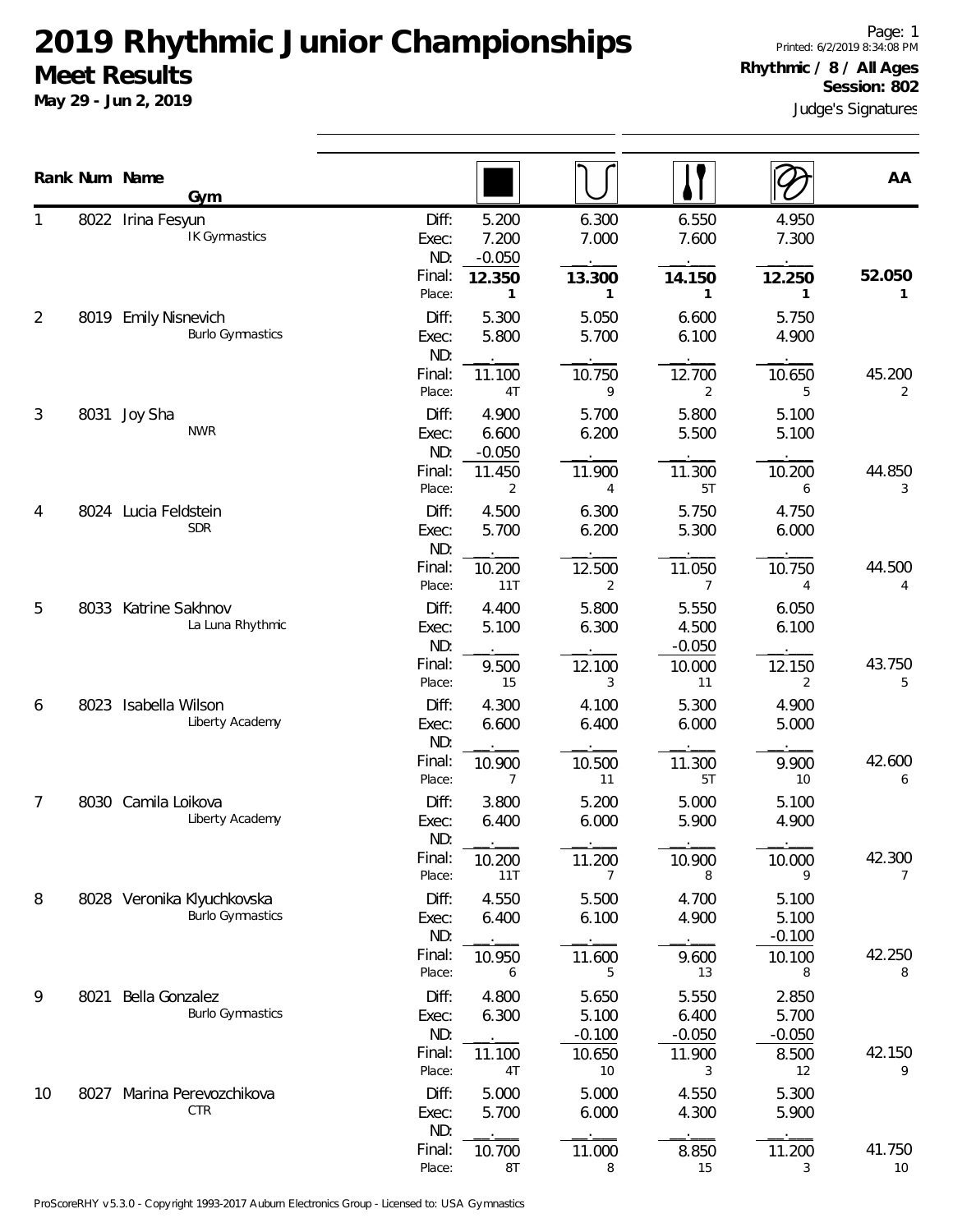|    | Rank Num Name<br>Gym                       |                                           |                                                                  |                               |                                     | AA           |
|----|--------------------------------------------|-------------------------------------------|------------------------------------------------------------------|-------------------------------|-------------------------------------|--------------|
| 11 | 8032 Alina Prikhodchenko<br>Rhythmic Art   | Diff:<br>Exec:<br>ND:<br>Final:           | 4.000<br>4.700<br>5.600<br>5.500<br>9.600<br>10.200              | 5.400<br>6.200<br>11.600      | 4.750<br>5.400<br>10.150            | 41.550       |
| 12 | 8029 Yana Kovalkova<br>IK Gymnastics       | Place:<br>Diff:<br>Exec:<br>ND:           | 12T<br>14<br>4.500<br>4.600<br>5.200<br>6.100                    | 4<br>4.600<br>5.300           | 7<br>3.800<br>5.700<br>$-0.050$     | 11           |
|    |                                            | Final:<br>Place:                          | 9.700<br>10.700<br>15<br>8T                                      | 9.900<br>12                   | 9.450<br>11                         | 39.750<br>12 |
| 13 | 8034 Kayla Chan<br>Rose City               | Diff:<br>Exec:<br>ND:<br>Final:<br>Place: | 4.400<br>4.100<br>6.100<br>6.900<br>10.200<br>11.300<br>12T<br>3 | 4.600<br>5.800<br>10.400<br>9 | 3.650<br>3.000<br>6.650<br>16       | 38.550<br>13 |
| 14 | 8020 Jas Yu<br>La Luna Rhythmic            | Diff:<br>Exec:<br>ND:<br>Final:           | 5.950<br>4.400<br>5.500<br>5.500<br>11.450<br>9.900              | 4.550<br>5.000<br>9.550       | 3.750<br>3.900<br>$-0.150$<br>7.500 | 38.400       |
| 15 | 8025 Sophia Miller<br><b>IK Gymnastics</b> | Place:<br>Diff:<br>Exec:<br>ND:           | 13<br>6<br>3.850<br>4.300<br>5.600<br>5.500<br>$-0.050$          | 14<br>4.750<br>5.500          | 14<br>3.150<br>5.300                | 14           |
|    |                                            | Final:<br>Place:                          | 9.400<br>9.800<br>16<br>14                                       | 10.250<br>10                  | 8.450<br>13                         | 37.900<br>15 |
| 16 | 8026 Emily Song<br>ORGDA                   | Diff:<br>Exec:<br>ND:                     | 4.100<br>4.450<br>6.300<br>4.100                                 | 3.300<br>3.600                | 3.000<br>3.700                      |              |
|    |                                            | Final:<br>Place:                          | 8.550<br>10.400<br>16<br>10                                      | 6.900<br>16                   | 6.700<br>15                         | 32.550<br>16 |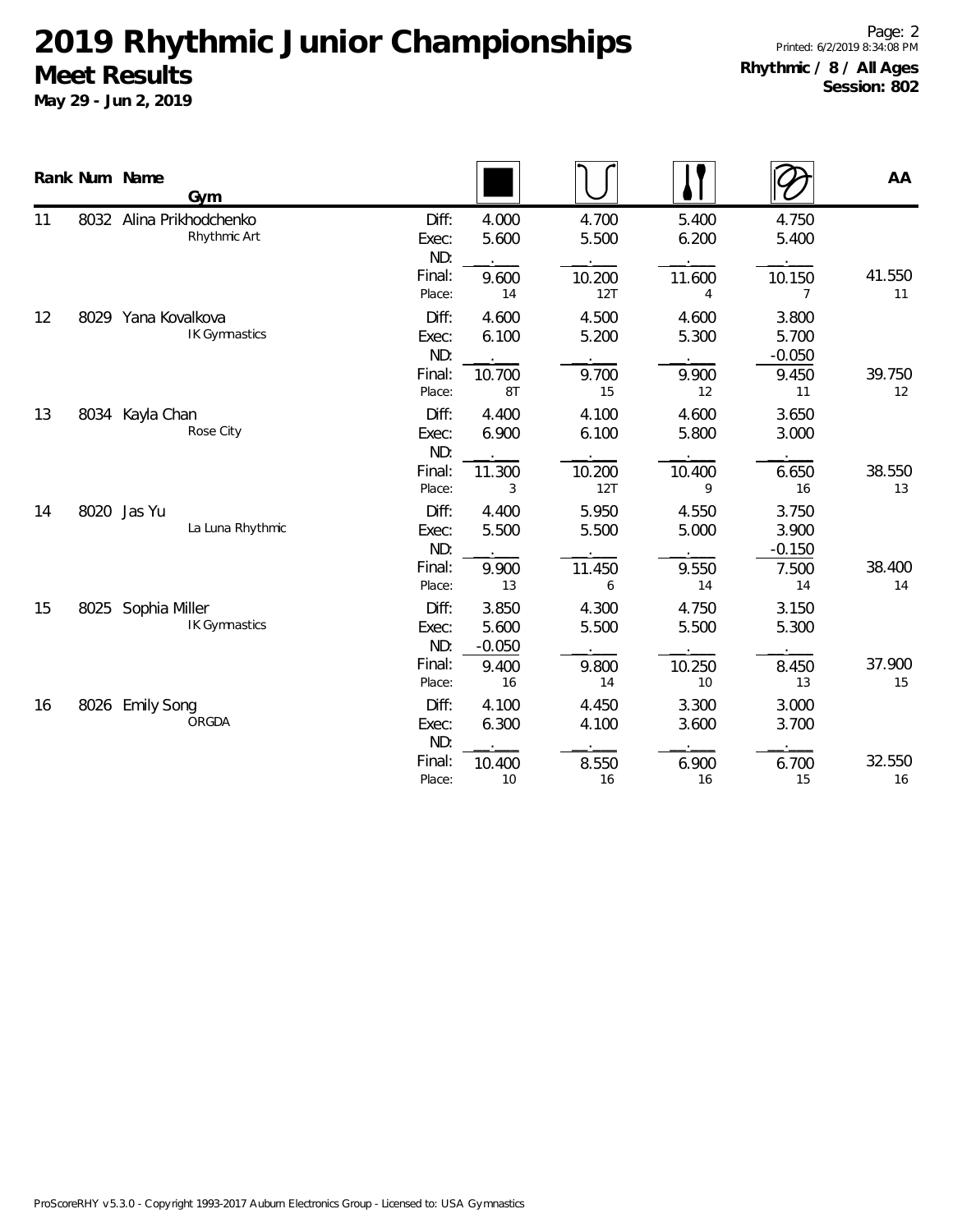**May 29 - Jun 2, 2019**

Judge's Signatures Page: 1 Printed: 6/2/2019 7:00:00 PM **Rhythmic / 8 / All Ages Session: 803**

|                | Rank Num Name | Gym                                  |                                           |                                              |                            |                                      | AA           |
|----------------|---------------|--------------------------------------|-------------------------------------------|----------------------------------------------|----------------------------|--------------------------------------|--------------|
|                | 8047          | Kaylee Forest<br>Empire Rhythmic Gym | Diff:<br>Exec:<br>ND:<br>$-0.050$         | 5.500<br>5.100<br>6.500<br>6.200<br>$-0.050$ | 5.950<br>6.000             | 6.200<br>7.300                       |              |
|                |               |                                      | Final:<br>11.950<br>Place:                | 11.250<br>1<br>6                             | 11.950<br>7                | 13.500<br>1                          | 48.650<br>1. |
| 2              | 8050          | Deanna Georgieva<br>La Luna Rhythmic | Diff:<br>Exec:<br>ND:                     | 5.400<br>5.600<br>6.300<br>5.400             | 6.600<br>6.900             | 5.600<br>6.800                       |              |
|                |               |                                      | Final:<br>11.700<br>Place:                | 11.000<br>9<br>3                             | 13.500<br>1                | 12.400<br>4                          | 48.600<br>2  |
| 3              |               | 8045 Medeine Vilutyte<br>RAM         | Diff:<br>Exec:<br>ND:                     | 5.400<br>6.300<br>6.300<br>6.400             | 6.100<br>5.900             | 5.700<br>6.400                       |              |
|                |               |                                      | Final:<br>11.800<br>Place:                | 12.600<br>2<br>1                             | 12.000<br>5T               | 12.100<br>5                          | 48.500<br>3  |
| 4              | 8041          | Jessica Kim<br><b>RHD</b>            | Diff:<br>Exec:<br>ND:                     | 5.000<br>5.200<br>6.300<br>5.500             | 5.300<br>7.300             | 6.000<br>7.400                       |              |
|                |               |                                      | Final:<br>11.300<br>Place:                | 10.700<br>11<br>4                            | 12.600<br>3                | 13.400<br>2                          | 48.000<br>4  |
| 5              | 8035          | Defne Yavuz<br><b>BVO</b>            | Diff:<br>Exec:<br>ND:                     | 3.900<br>5.100<br>6.700<br>6.900             | 5.700<br>6.500             | 5.600<br>7.100                       |              |
|                |               |                                      | Final:<br>10.600<br>Place:                | 12.000<br>8<br>2                             | 12.200<br>4                | 12.700<br>3                          | 47.500<br>5  |
| 6              |               | 8039 Alice Weinstein<br>Isadora      | Diff:<br>Exec:<br>ND:                     | 4.600<br>5.850<br>6.300<br>5.700             | 5.900<br>6.100             | 5.850<br>5.700                       |              |
|                |               |                                      | Final:<br>10.900<br>Place:                | 11.550<br>6T<br>3                            | 12.000<br>5T               | 11.550<br>$\overline{7}$             | 46.000<br>6  |
| $\overline{7}$ |               | 8046 Alisa Semenova<br><b>ISRG</b>   | Diff:<br>Exec:<br>ND:                     | 4.400<br>4.600<br>6.300<br>6.600<br>$-0.050$ | 5.700<br>7.200             | 5.350<br>5.900<br>$-0.050$           |              |
|                |               |                                      | Final:<br>11.000<br>Place:                | 10.850<br>5<br>10                            | 12.900<br>2                | 11.200<br>8                          | 45.950<br>7  |
| 8              |               | 8036 Lucia Borja<br>IK Gymnastics    | Diff:<br>Exec:<br>ND:                     | 5.100<br>5.350<br>5.300<br>6.000<br>$-0.050$ | 5.800<br>5.400<br>$-0.100$ | 5.100<br>6.900                       |              |
|                |               |                                      | Final:<br>10.400<br>Place:                | 11.300<br>9<br>5                             | 11.100<br>10               | 12.000<br>6                          | 44.800<br>8  |
| 9              |               | 8040 Julia Lahdensuo<br>Nova         | Diff:<br>Exec:<br>ND:<br>Final:<br>10.900 | 4.900<br>4.300<br>6.600<br>6.600<br>11.500   | 5.000<br>4.000<br>9.000    | 4.900<br>5.500<br>$-0.050$<br>10.350 | 41.750       |
| 10             | 8048          | Bella Fleischer                      | Place:<br>Diff:                           | 6T<br>4<br>4.600<br>4.850                    | 14<br>4.600                | 9<br>4.450                           | 9            |
|                |               | <b>NSR</b>                           | Exec:<br>ND:                              | 5.700<br>6.200                               | 6.100                      | 5.000                                |              |
|                |               |                                      | Final:<br>10.300<br>Place:                | 11.050<br>10<br>8                            | 10.700<br>11               | 9.450<br>10                          | 41.500<br>10 |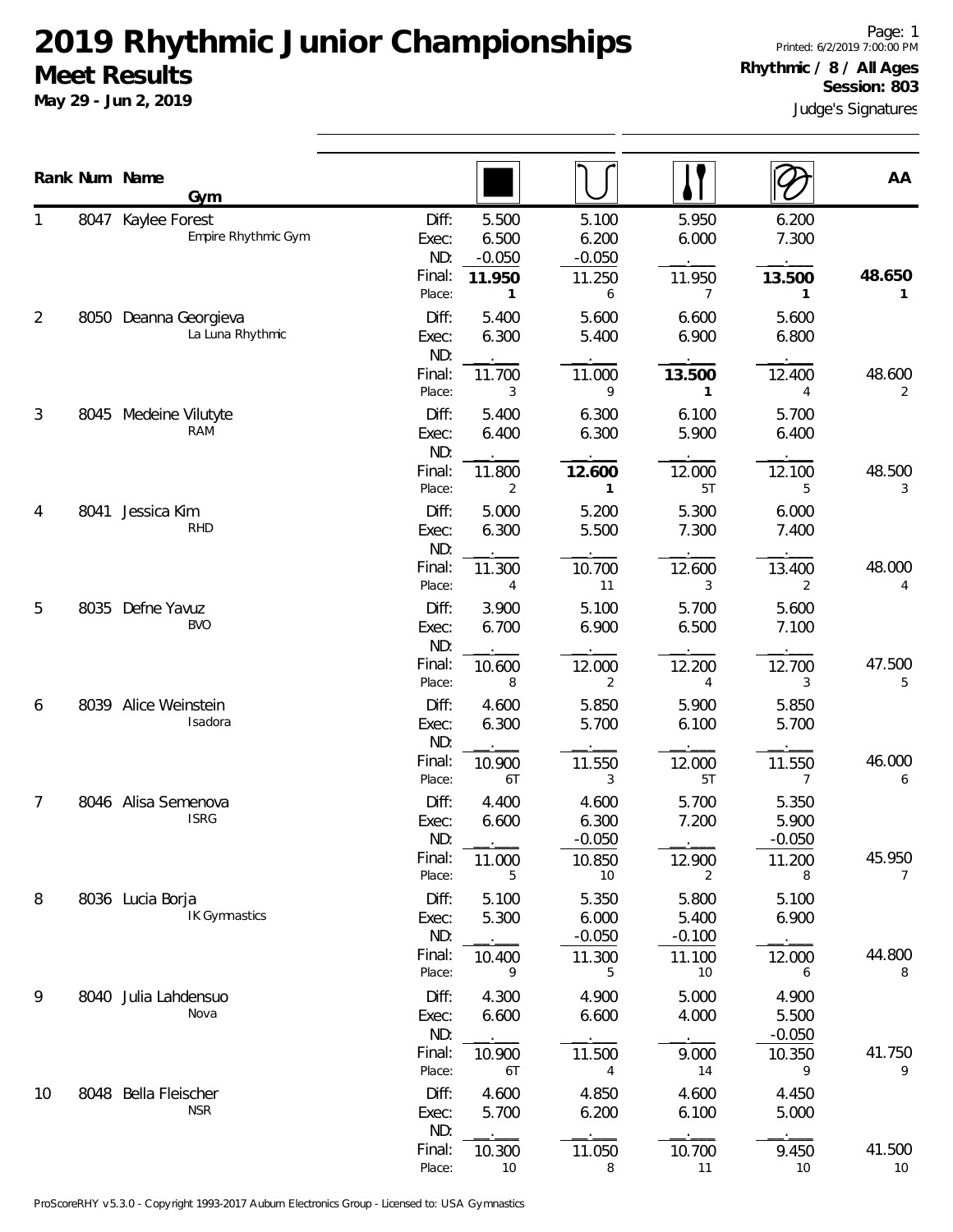|    |      | Rank Num Name<br>Gym                              |                                           |                               |                               |                                  |                               | AA           |
|----|------|---------------------------------------------------|-------------------------------------------|-------------------------------|-------------------------------|----------------------------------|-------------------------------|--------------|
| 11 | 8049 | Janie Ye<br>Twin Cities Rhythmic                  | Diff:<br>Exec:<br>ND:<br>Final:           | 4.000<br>5.900<br>9.900       | 5.700<br>5.400<br>11.100      | 5.350<br>5.900<br>11.250         | 4.400<br>4.400<br>8.800       | 41.050       |
| 12 |      | 8044 Julia Bridget Bosen<br>Vitrychenko           | Place:<br>Diff:<br>Exec:                  | 12<br>4.350<br>5.500          | 7<br>3.700<br>4.600           | 9<br>5.800<br>5.700              | 11<br>3.600<br>4.200          | 11           |
|    |      |                                                   | ND:<br>Final:<br>Place:                   | 9.850<br>13                   | 8.300<br>13T                  | 11.500<br>8                      | $-0.050$<br>7.750<br>14T      | 37.400<br>12 |
| 13 | 8038 | <b>Alexis Mikhelis</b><br>Liberty Academy         | Diff:<br>Exec:<br>ND:<br>Final:<br>Place: | 4.050<br>5.900<br>9.950<br>11 | 4.000<br>3.600<br>7.600<br>15 | 5.500<br>4.900<br>10.400<br>12   | 3.800<br>4.000<br>7.800<br>13 | 35.750<br>13 |
| 14 |      | 8042 Lainey Ramsier<br><b>Integrity Athletics</b> | Diff:<br>Exec:<br>ND:<br>Final:           | 3.700<br>4.700<br>8.400       | 4.300<br>4.400<br>8.700       | 4.200<br>3.500<br>7.700          | 4.000<br>4.500<br>8.500       | 33.300       |
| 15 | 8037 | Darya Volkov<br><b>Elegance Gymnastics</b>        | Place:<br>Diff:<br>Exec:<br>ND:           | 16<br>4.300<br>4.200          | 12<br>4.100<br>4.200          | 15<br>5.400<br>4.400             | 12<br>3.300<br>2.700          | 14           |
| 16 |      | 8043 Salem Adamovskaya                            | Final:<br>Place:<br>Diff:                 | 8.500<br>15<br>4.200          | 8.300<br>13T<br>3.500         | 9.800<br>13<br>3.300             | 6.000<br>16<br>3.150          | 32.600<br>15 |
|    |      | <b>TRA</b>                                        | Exec:<br>ND:<br>Final:<br>Place:          | 5.300<br>9.500<br>14          | 3.700<br>7.200<br>16          | 3.700<br>$-0.100$<br>6.900<br>16 | 4.600<br>7.750<br><b>14T</b>  | 31.350<br>16 |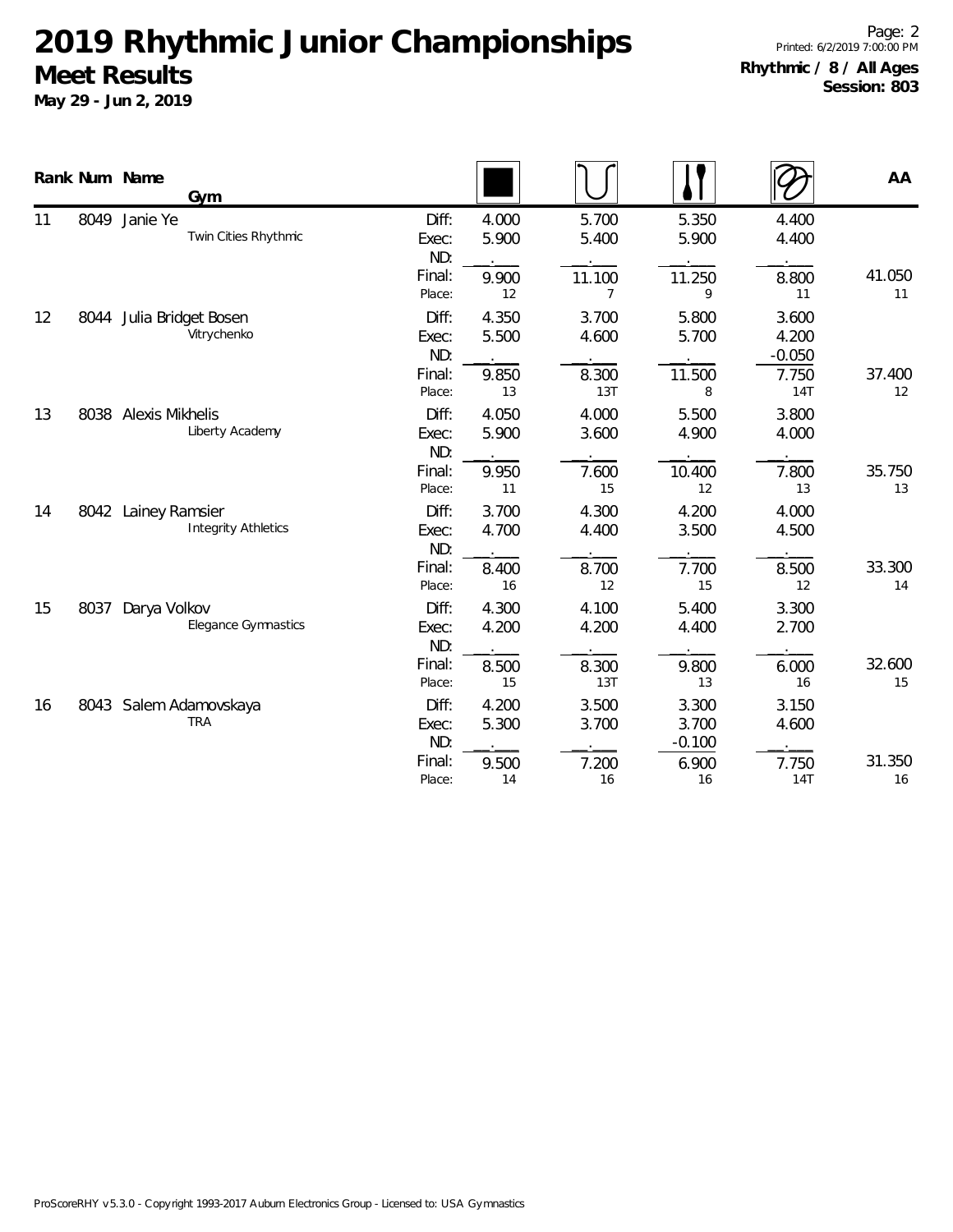**May 29 - Jun 2, 2019**

Page: 1 Printed: 6/2/2019 5:53:00 PM **Rhythmic / 8 / 11 yrs. Session: 804**

Judge's Signatures

|    |      | Rank Num Name<br>Gym                             |                                    |                               |                                          |                               |                                   | AA                       |
|----|------|--------------------------------------------------|------------------------------------|-------------------------------|------------------------------------------|-------------------------------|-----------------------------------|--------------------------|
|    | 8069 | Rin Keys<br><b>Burlo Gymnastics</b>              | Diff:<br>Exec:<br>ND:              | 5.200<br>7.300                | 6.500<br>6.900                           | 6.750<br>7.600                | 6.500<br>7.200                    |                          |
| 2  |      | 8068 Ksenia Pototski<br><b>MPNYC</b>             | Final:<br>Place:<br>Diff:<br>Exec: | 12.500<br>2<br>6.000<br>6.900 | 13.400<br>$\mathbf{1}$<br>5.450<br>6.500 | 14.350<br>1<br>5.800<br>6.200 | 13.700<br>1<br>4.750<br>6.300     | 53.950<br>1              |
|    |      |                                                  | ND:<br>Final:<br>Place:            | 12.900<br>$\mathbf{1}$        | 11.950<br>3                              | 12.000<br>6                   | 11.050<br>6                       | 47.900<br>2              |
| 3  |      | 8055 Sophia Pyrig<br>Miami Gymnastics            | Diff:<br>Exec:<br>ND:              | 4.300<br>6.200                | 5.900<br>6.500                           | 5.250<br>7.100                | 5.700<br>6.200                    |                          |
| 4  |      | 8062 Anna Shuvalova                              | Final:<br>Place:<br>Diff:          | 10.500<br>10<br>5.050         | 12.400<br>2<br>5.700                     | 12.350<br>5<br>6.350          | 11.900<br>4<br>5.400              | 47.150<br>3              |
|    |      | Liberty Academy                                  | Exec:<br>ND:<br>Final:<br>Place:   | 6.100<br>11.150<br>6T         | 5.300<br>11.000<br>$\overline{7}$        | 6.400<br>12.750<br>3          | 5.600<br>11.000<br>$\overline{7}$ | 45.900<br>4              |
| 5  |      | 8057 Sophia O'Neil<br><b>Elegance Gymnastics</b> | Diff:<br>Exec:<br>ND:              | 5.250<br>6.000                | 4.400<br>4.700                           | 6.300<br>6.400                | 5.100<br>6.900                    |                          |
| 6  |      | 8058 Chloe Lee                                   | Final:<br>Place:<br>Diff:          | 11.250<br>5<br>5.350          | 9.100<br>13<br>5.100                     | 12.700<br>4<br>5.600          | 12.000<br>3<br>6.050              | 45.050<br>5              |
|    |      | <b>RHD</b>                                       | Exec:<br>ND:<br>Final:             | 6.100<br>11.450               | 4.400<br>9.500                           | 6.100<br>11.700               | 6.300<br>12.350                   | 45.000                   |
| 7  |      | 8053 Valentina Moya<br>CHR                       | Place:<br>Diff:<br>Exec:<br>ND:    | 3<br>4.100<br>6.000           | 11<br>5.550<br>5.300                     | 7<br>6.500<br>6.600           | 2<br>5.400<br>4.600               | 6                        |
| 8  |      |                                                  | Final:<br>Place:<br>Diff:          | 10.100<br>13<br>5.000         | 10.850<br>8<br>5.850                     | 13.100<br>2<br>5.400          | 10.000<br>9                       | 44.050<br>$\overline{7}$ |
|    |      | 8054 Zlata Kogan<br>Isadora                      | Exec:<br>ND:<br>Final:             | 6.100<br>11.100               | 5.700<br>11.550                          | 5.500<br>10.900               | 4.400<br>5.500<br>9.900           | 43.450                   |
| 9  | 8059 | Dimitra Konstantopoulou<br>RAL                   | Place:<br>Diff:<br>Exec:           | 8<br>4.650<br>6.100           | 4<br>5.800<br>5.600                      | 10<br>5.400<br>5.400          | 10T<br>4.550<br>5.700             | 8                        |
|    |      |                                                  | ND:<br>Final:<br>Place:            | 10.750<br>9                   | 11.400<br>6                              | 10.800<br>11                  | 10.250<br>8                       | 43.200<br>9              |
| 10 |      | 8063 Amelia Boohoff<br>Liberty Academy           | Diff:<br>Exec:<br>ND:              | 4.600<br>5.800                | 5.500<br>6.000                           | 4.700<br>5.700                | 3.900<br>5.800                    |                          |
|    |      |                                                  | Final:<br>Place:                   | 10.400<br>11T                 | 11.500<br>5                              | 10.400<br>13                  | 9.700<br>12                       | 42.000<br>10             |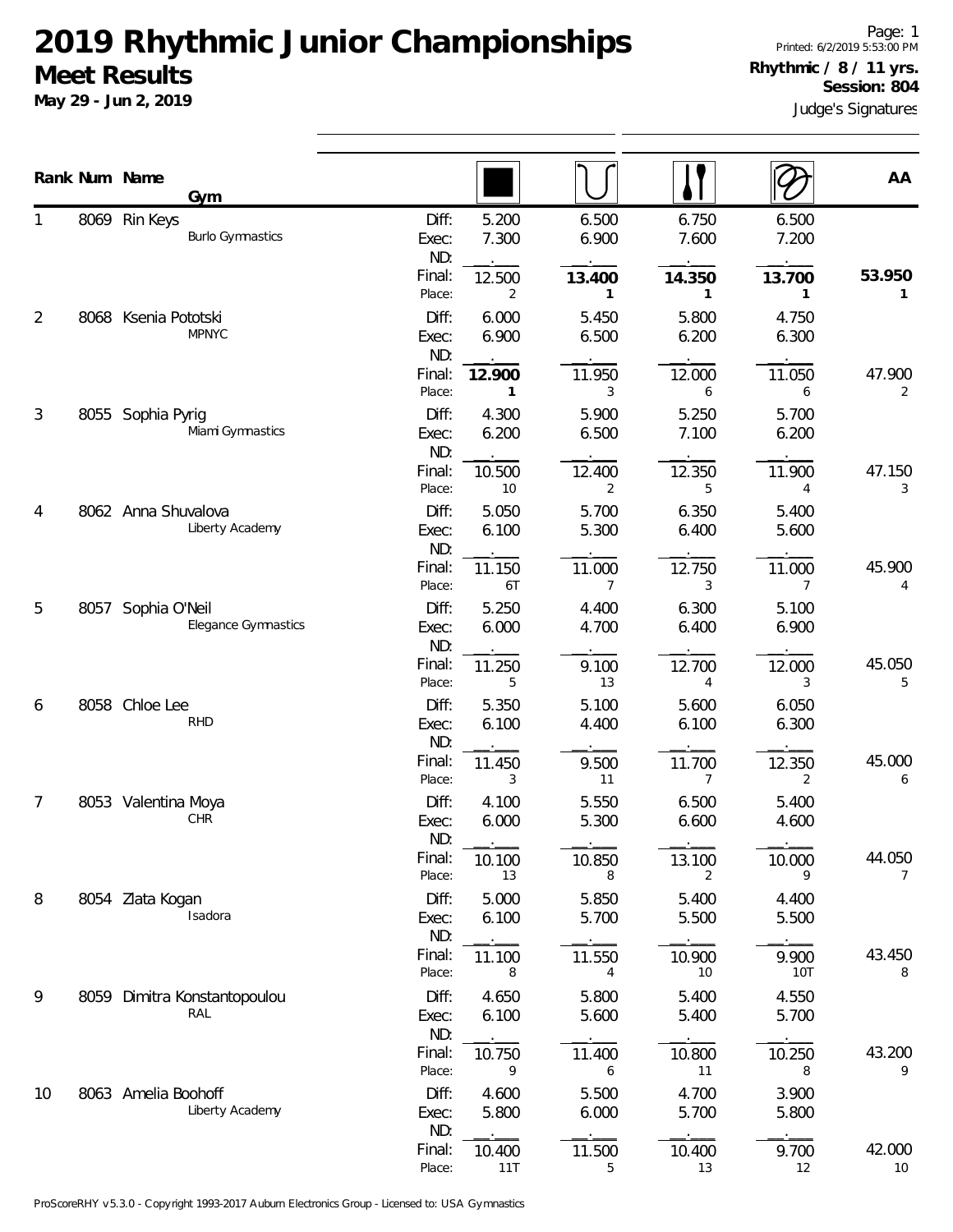|    |      | Rank Num Name<br>Gym                               |                                                                                         |                                      |                               |                                           | AA           |
|----|------|----------------------------------------------------|-----------------------------------------------------------------------------------------|--------------------------------------|-------------------------------|-------------------------------------------|--------------|
| 11 | 8061 | Emma Bukatar<br>Empire Rhythmic Gym                | Diff:<br>4.750<br>6.400<br>Exec:<br>ND:<br>Final:<br>11.150<br>Place:<br>6T             | 3.500<br>4.500<br>8.000<br>16        | 5.450<br>6.200<br>11.650<br>8 | 5.100<br>6.100<br>$-0.100$<br>11.100<br>5 | 41.900<br>11 |
| 12 |      | 8065 Alina Troyanker<br>California Rhythms         | Diff:<br>4.400<br>5.500<br>Exec:<br>ND:<br>Final:<br>9.900                              | 5.800<br>4.700<br>$-0.050$<br>10.450 | 5.500<br>6.100<br>11.600      | 5.100<br>4.800<br>9.900                   | 41.850       |
| 13 |      | 8066 Anastasia Slipets<br>Liberty Academy          | Place:<br>14<br>Diff:<br>5.100<br>6.300<br>Exec:<br>ND:<br>Final:<br>11.400             | 10<br>4.500<br>4.700<br>9.200        | 9<br>4.950<br>5.500<br>10.450 | <b>10T</b><br>4.300<br>4.900<br>9.200     | 12<br>40.250 |
| 14 |      | 8056 Lexi Papp<br>ANS                              | Place:<br>4<br>Diff:<br>4.300<br>4.900<br>Exec:<br>ND:<br>Final:<br>9.200               | 12<br>5.200<br>5.600<br>10.800       | 12<br>4.300<br>5.100<br>9.400 | 14<br>3.700<br>3.300<br>7.000             | 13<br>36.400 |
| 15 | 8051 | Saraswati Urgaakhad<br>Seattle Rhythmic            | 17<br>Place:<br>Diff:<br>5.000<br>5.400<br>Exec:<br>ND:<br>Final:<br>10.400             | 9<br>4.050<br>4.400<br>8.450         | 15<br>4.650<br>3.600<br>8.250 | 17<br>3.750<br>5.500<br>9.250             | 14<br>36.350 |
| 16 |      | 8052 Nicole Makarenko<br>IRG                       | Place:<br>11T<br>Diff:<br>4.300<br>5.200<br>Exec:<br>ND:<br>$-0.050$<br>Final:<br>9.450 | 15<br>4.200<br>4.800<br>9.000        | 17<br>4.550<br>4.800<br>9.350 | 13<br>3.150<br>4.200<br>7.350             | 15<br>35.150 |
| 17 |      | 8060 Veronica Kuznetsov<br><b>Gymnastics World</b> | Place:<br>15<br>Diff:<br>4.000<br>5.300<br>Exec:<br>ND:<br>$-0.050$<br>Final:<br>9.250  | 14<br>2.600<br>4.400<br>7.000        | 16<br>4.400<br>5.500<br>9.900 | 16<br>3.600<br>5.000<br>8.600             | 16<br>34.750 |
|    |      |                                                    | Place:<br>16                                                                            | 17                                   | 14                            | 15                                        | 17           |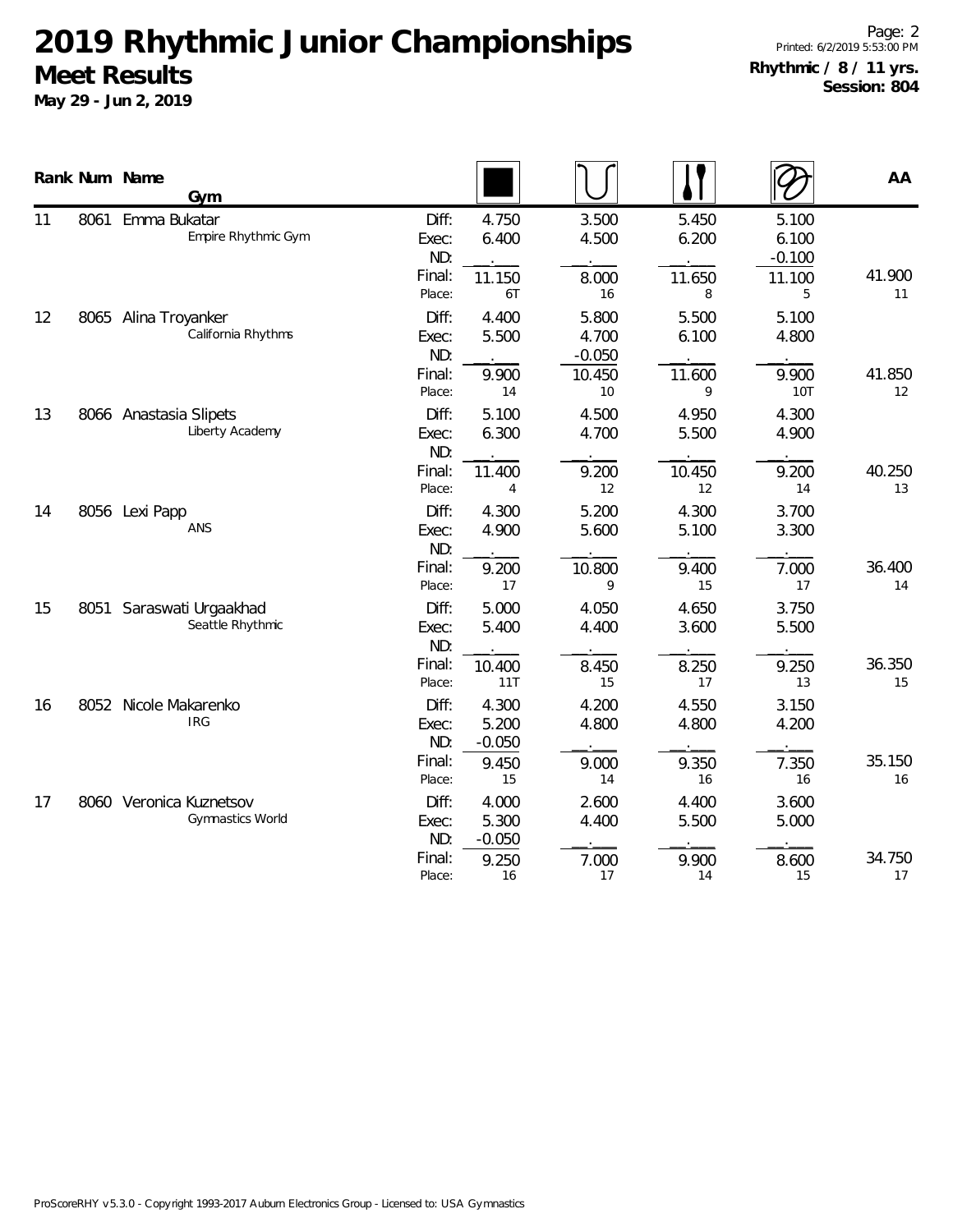**May 29 - Jun 2, 2019**

|    |      | Rank Num Name<br>Gym                            |                         |                            |                |                |                | AA                       |
|----|------|-------------------------------------------------|-------------------------|----------------------------|----------------|----------------|----------------|--------------------------|
|    |      | 8080 Felicia Macari<br><b>NWR</b>               | Diff:<br>Exec:<br>ND:   | 5.000<br>6.600             | 4.700<br>6.400 | 5.000<br>7.300 | 5.500<br>7.100 |                          |
|    |      |                                                 | Final:<br>Place:        | 11.600<br>1                | 11.100<br>6    | 12.300<br>4    | 12.600<br>1    | 47.600<br>1              |
| 2  | 8075 | Milana Abayeva<br>Isadora                       | Diff:<br>Exec:          | 4.900<br>6.500             | 5.200<br>5.800 | 6.000<br>6.600 | 5.750<br>6.500 |                          |
|    |      |                                                 | ND:<br>Final:<br>Place: | 11.400<br>2                | 11.000<br>7    | 12.600<br>2    | 12.250<br>2    | 47.250<br>2              |
| 3  |      | 8072 Angelina Lin<br>California Rhythms         | Diff:<br>Exec:<br>ND:   | 4.700<br>6.100             | 5.850<br>6.200 | 5.100<br>7.000 | 5.450<br>6.600 |                          |
|    |      |                                                 | Final:<br>Place:        | 10.800<br>8T               | 12.050<br>3    | 12.100<br>5    | 12.050<br>3    | 47.000<br>3              |
| 4  | 8077 | Sofiya Monastyrska<br>La Luna Rhythmic          | Diff:<br>Exec:<br>ND:   | 5.000<br>6.100             | 6.100<br>6.400 | 5.500<br>6.300 | 5.700<br>5.700 |                          |
|    |      |                                                 | Final:<br>Place:        | 11.100<br>5                | 12.500<br>2    | 11.800<br>6    | 11.400<br>5    | 46.800<br>4              |
| 5  |      | 8083 Effie Davlatov<br><b>NSR</b>               | Diff:<br>Exec:<br>ND:   | 4.750<br>6.300             | 4.650<br>6.000 | 5.750<br>7.000 | 5.300<br>6.000 |                          |
|    |      |                                                 | Final:<br>Place:        | 11.050<br>6                | 10.650<br>8    | 12.750<br>1    | 11.300<br>6T   | 45.750<br>5              |
| 6  |      | 8084 Alexandra Leone<br>Iliana Rhythmic         | Diff:<br>Exec:<br>ND:   | 5.000<br>6.400<br>$-0.100$ | 5.700<br>6.900 | 4.500<br>6.000 | 5.200<br>6.100 |                          |
|    |      |                                                 | Final:<br>Place:        | 11.300<br>3T               | 12.600<br>1    | 10.500<br>8    | 11.300<br>6T   | 45.700<br>6              |
| 7  |      | 8082 Mischa Kautzman<br><b>Burlo Gymnastics</b> | Diff:<br>Exec:<br>ND:   | 5.100<br>6.200             | 5.450<br>5.700 | 6.150<br>6.300 | 5.150<br>4.600 |                          |
|    |      |                                                 | Final:<br>Place:        | 11.300<br>3T               | 11.150<br>5    | 12.450<br>3    | 9.750<br>10    | 44.650<br>$\overline{7}$ |
| 8  |      | 8070 Sophia Volkov<br><b>NSR</b>                | Diff:<br>Exec:<br>ND:   | 4.500<br>6.500             | 4.150<br>6.000 | 4.800<br>5.500 | 5.550<br>6.400 |                          |
|    |      |                                                 | Final:<br>Place:        | 11.000<br>7                | 10.150<br>12   | 10.300<br>10   | 11.950<br>4    | 43.400<br>8              |
| 9T |      | 8078 Isabella Lee<br>Mgra                       | Diff:<br>Exec:<br>ND:   | 4.500<br>6.200             | 5.450<br>6.100 | 4.150<br>6.200 | 4.300<br>5.300 |                          |
|    |      |                                                 | Final:<br>Place:        | 10.700<br>$10$             | 11.550<br>4    | 10.350<br>9    | 9.600<br>11T   | 42.200<br>9T             |
| 9T |      | 8076 Elena Klimashova<br><b>RSGA</b>            | Diff:<br>Exec:<br>ND:   | 4.000<br>6.500             | 4.200<br>6.200 | 4.100<br>6.000 | 4.600<br>6.600 |                          |
|    |      |                                                 | Final:<br>Place:        | 10.500<br>12               | 10.400<br>10T  | 10.100<br>11   | 11.200<br>8    | 42.200<br>9T             |

ProScoreRHY v5.3.0 - Copyright 1993-2017 Auburn Electronics Group - Licensed to: USA Gymnastics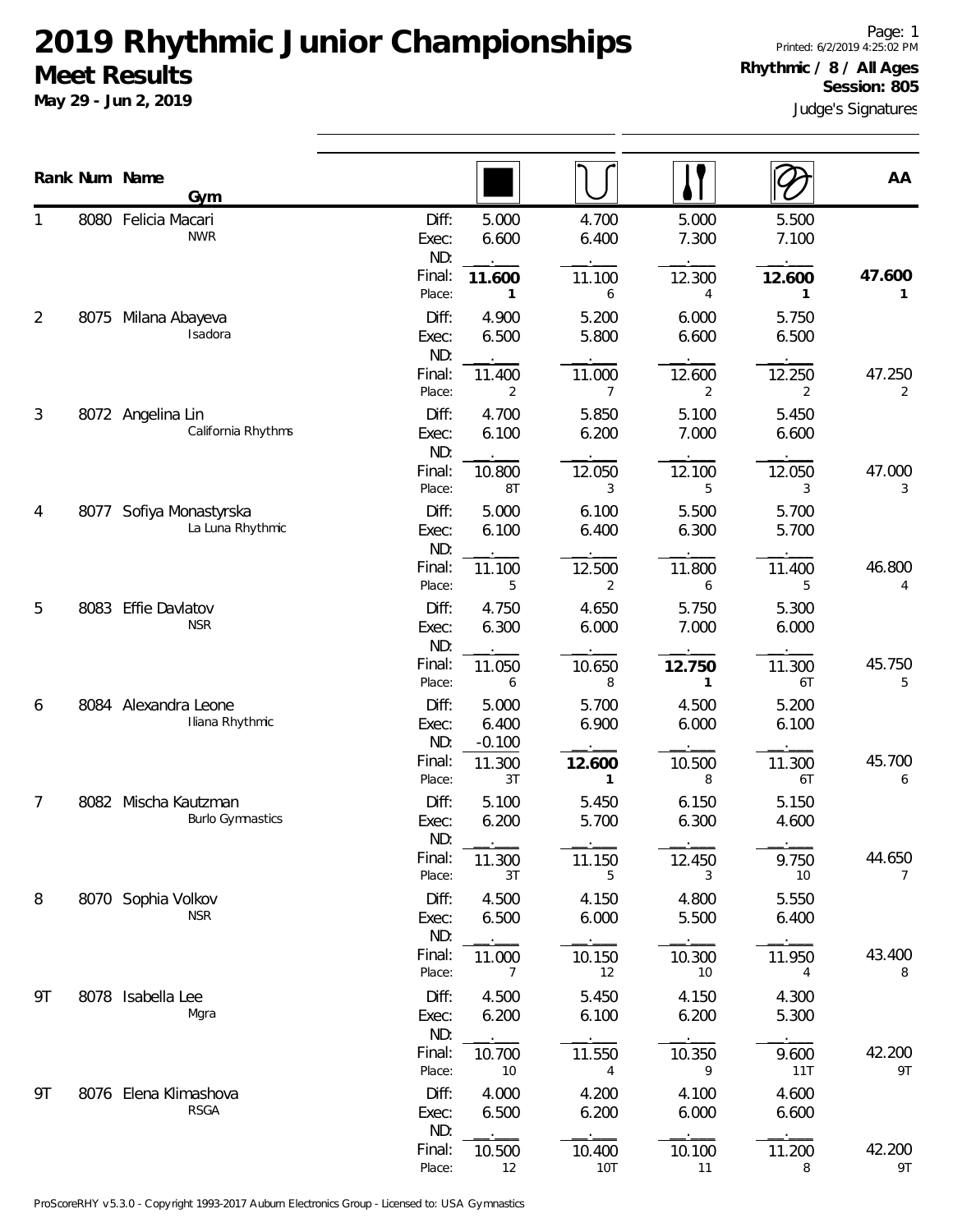|    |      | Rank Num Name<br>Gym                 |                       |                |                |                            |                | AA           |
|----|------|--------------------------------------|-----------------------|----------------|----------------|----------------------------|----------------|--------------|
| 11 | 8074 | Sophie Speath<br>IK Gymnastics       | Diff:<br>Exec:<br>ND: | 4.800<br>6.000 | 5.250<br>5.200 | 4.300<br>5.100             | 4.200<br>6.500 |              |
|    |      |                                      | Final:<br>Place:      | 10.800<br>8T   | 10.450<br>9    | 9.400<br>12                | 10.700<br>9    | 41.350<br>11 |
| 12 | 8071 | Tatyana Zhebrun<br>Iliana Rhythmic   | Diff:<br>Exec:<br>ND: | 4.800<br>5.800 | 4.500<br>5.900 | 4.000<br>4.200<br>$-0.100$ | 4.200<br>5.400 |              |
|    |      |                                      | Final:<br>Place:      | 10.600<br>11   | 10.400<br>10T  | 8.100<br>14                | 9.600<br>11T   | 38.700<br>12 |
| 13 | 8079 | Dasha Cogburn<br><b>TRA</b>          | Diff:<br>Exec:<br>ND: | 4.300<br>5.100 | 5.500<br>4.200 | 3.800<br>4.600             | 3.750<br>3.800 |              |
|    |      |                                      | Final:<br>Place:      | 9.400<br>14    | 9.700<br>13    | 8.400<br>13                | 7.550<br>13    | 35.050<br>13 |
| 14 | 8073 | Michelle Ter-Saakyants<br><b>NSR</b> | Diff:<br>Exec:<br>ND: | 3.800<br>5.900 | 3.350<br>4.700 | 5.000<br>5.800             | 3.950<br>2.300 |              |
|    |      |                                      | Final:<br>Place:      | 9.700<br>13    | 8.050<br>14    | 10.800                     | 6.250<br>14    | 34.800<br>14 |